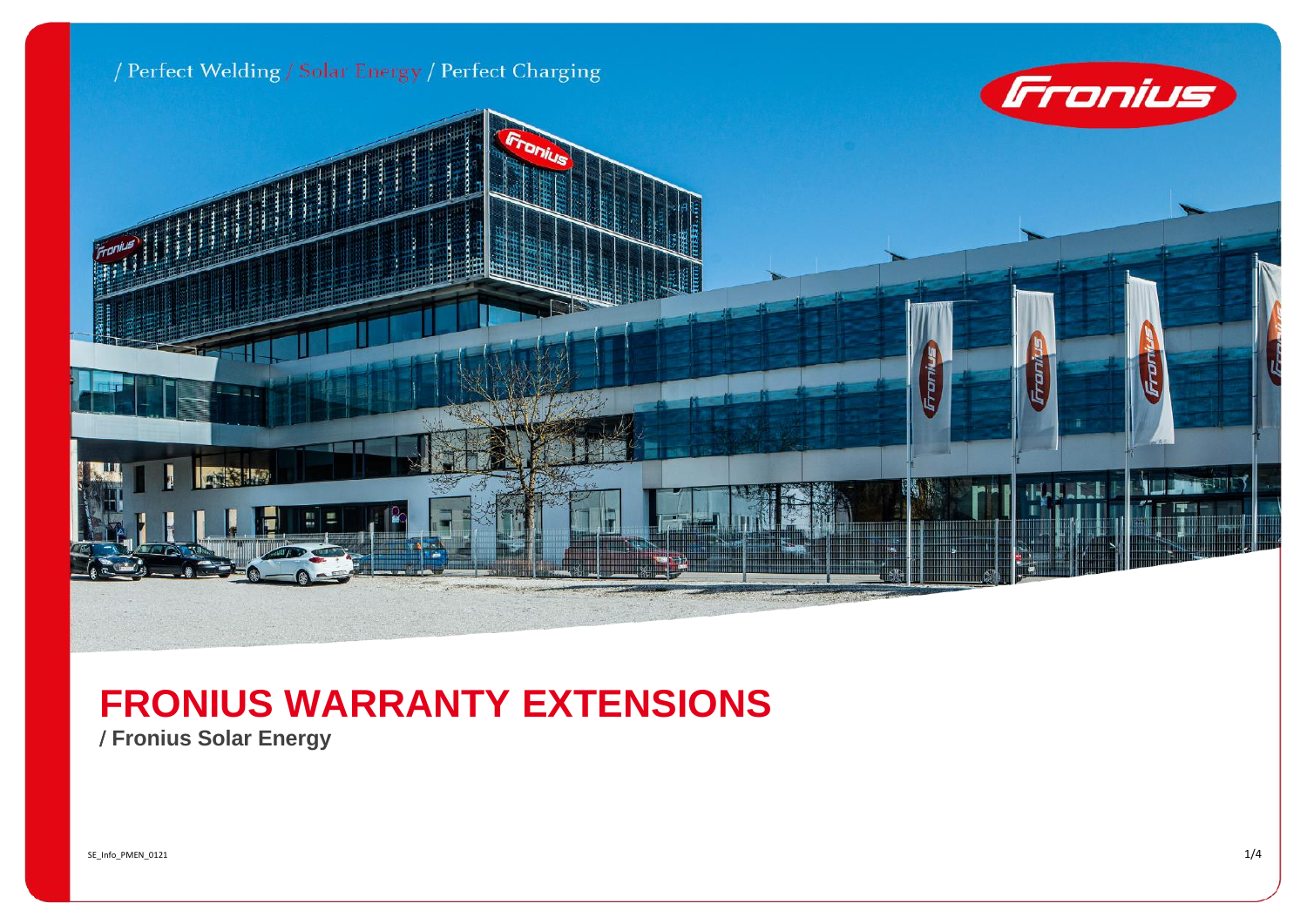

## **Ready for the future with Fronius warranty extensions An ideal long-term protection for your photovoltaic system**

Reliability, durability and sustainability are of great importance for owners of photovoltaic systems - just like for Fronius. Therefore, we offer you the opportunity to extend the warranty of your Fronius products to 10, 15 or 20 years for an additional charge. You benefit from the unique high-quality service of our Fronius Support and our Fronius Service Partners.

## FOR MAXIMUM FLEXIBILITY FRONIUS OFFERS TWO WARRANTY MODELS:

 The Fronius warranty extension is a low-cost way of covering your risk. In case of warranty, Fronius will cover material costs.



\*) free registration of Fronius products possible (depending on the country warranty models can vary)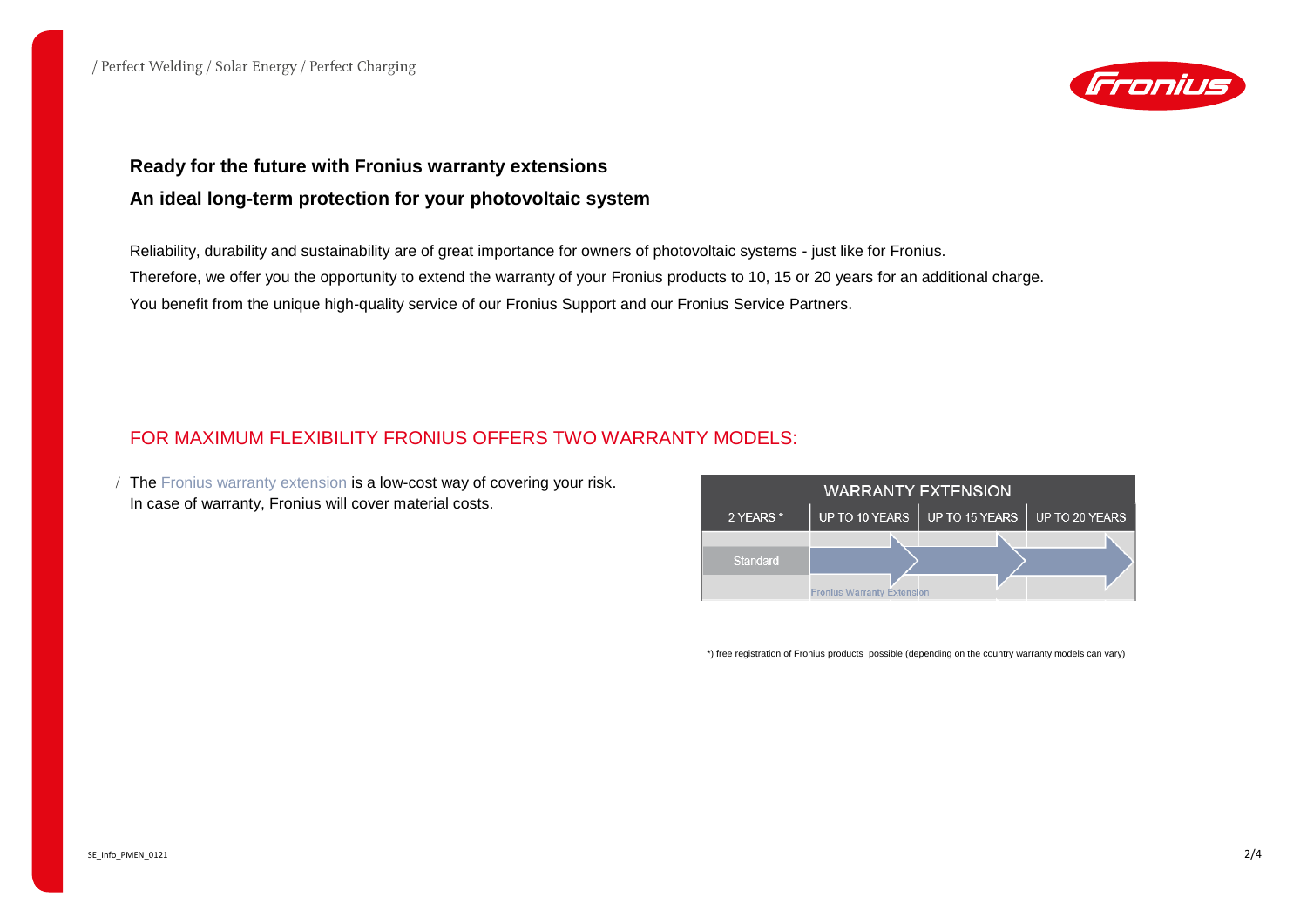

| <b>OVERVIEW OF FRONIUS WARRANTY EXTENSIONS</b>                                                                                                                                                                                                                                                                                         | <b>FRONIUS WARRANTY EXTENSION</b> |                |                |
|----------------------------------------------------------------------------------------------------------------------------------------------------------------------------------------------------------------------------------------------------------------------------------------------------------------------------------------|-----------------------------------|----------------|----------------|
|                                                                                                                                                                                                                                                                                                                                        | up to 10 years                    | up to 15 years | up to 20 years |
| <b>Category 1</b><br>Fronius Galvo 1.5-1, 2.0-1, 2.5-1;                                                                                                                                                                                                                                                                                | 41,200,170                        | 41,200,171     | 41,200,172     |
| <b>Category 2</b><br>Fronius Galvo 3.0-1, 3.1-1;<br>Fronius Primo 3.0-1, 3.5-1, 3.6-1, 4.0-1, 4.6-1, 5.0-1, 6.0-1;<br>Fronius Symo 3.0-3-S, 3.0-3-M, 3.7-3-S, 3.7-3-M, 4.5-3-S, 4.5-3-M, 5.0-3-M, 6.0-3-M;<br>Fronius Symo Hybrid 3.0-3-S, 4.0-3-S, 5.0-3-S;<br>Symo GEN24 3.0, 4.0, 5.0;<br>Primo GEN24 3.0, 3.6, 4.0, 4.6, 5.0, 6.0; | 41,200,176                        | 41,200,177     | 41,200,178     |
| Category 3<br>Fronius Primo 8.2-1;<br>Fronius Symo 7.0-3-M, 8.2-3-M, 10.0-3-M;<br>Symo GEN24 6.0, 8.0, 10.0;                                                                                                                                                                                                                           | 41,200,182                        | 41,200,183     | 41,200,184     |
| <b>Category 4</b><br>Fronius Symo 12.5-3-M;                                                                                                                                                                                                                                                                                            | 41,200,188                        | 41,200,189     | 41,200,190     |
| Category 5<br>Fronius Symo 15.0-3-M, 17.5-3-M;                                                                                                                                                                                                                                                                                         | 41,200,194                        | 41,200,195     | 41,200,196     |
| <b>Category 6</b><br>Fronius Symo 20.0-3-M;<br>Fronius Eco 25.0-3, 27.0-3;                                                                                                                                                                                                                                                             | 41,200,200                        | 41,200,201     | 41,200,202     |